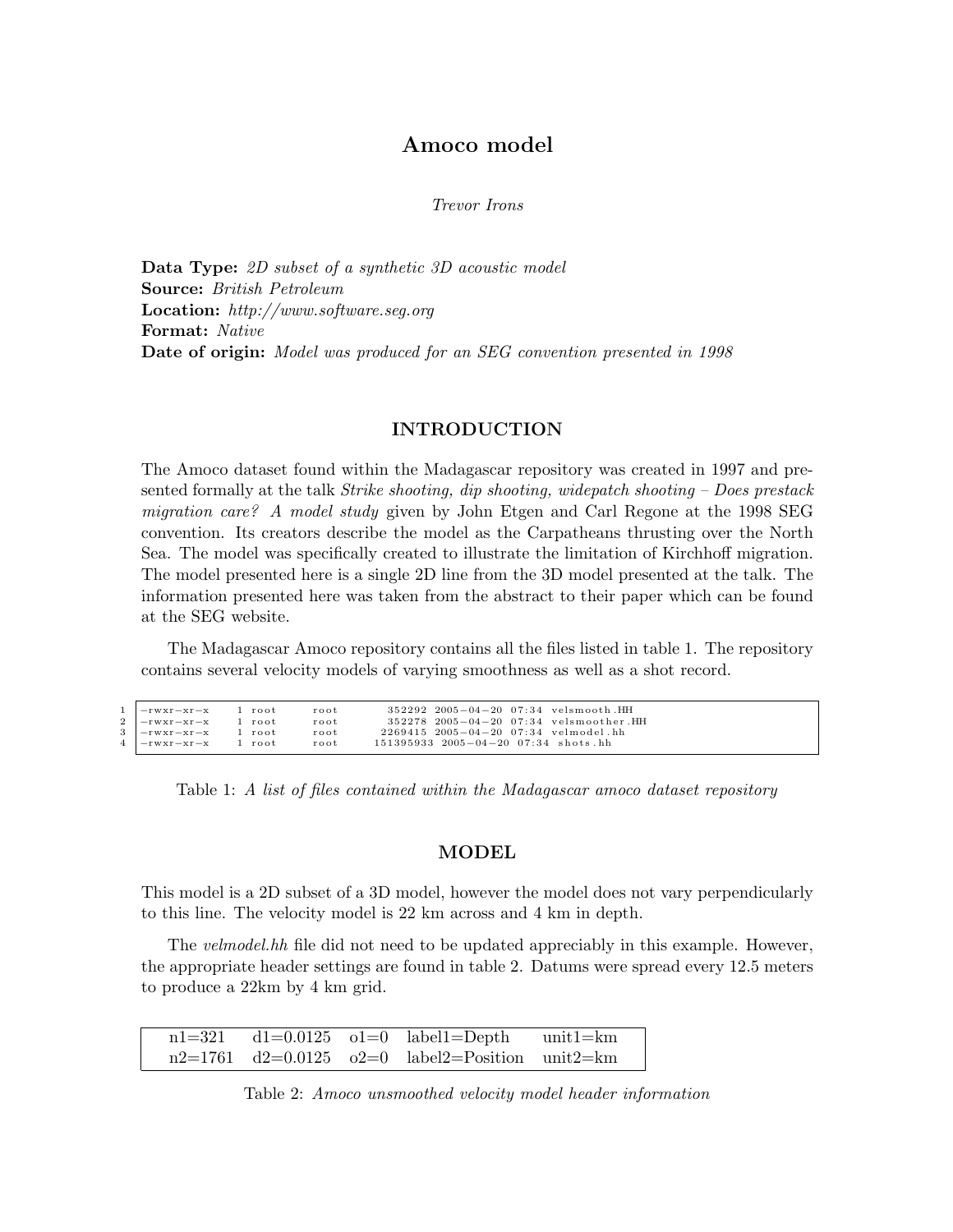A python SConstruct script that fetches the data sets, appends the header slightly and plots the velocity model can be found in Table 3. An image of the velocity profile is found in Figure 1.

```
1 from rsf.proj import *<br>2 import fdmod
 \begin{array}{c} 3 \\ 4 \\ 5 \end{array}4 | # Fetch Files from repository<br>5 | Fetch ("velsmooth .HH" ,"Amoco")<br>6 | Fetch ("velmodel .hh" ,"Amoco")
  7 |# Convert Files to RSF<br>8 | Flow ('velsmooth','velsmooth.HH', '''dd form=native | put<br>9 | unit1=km unit2=km label1=Depth\ Z label2=Position title=Velocity\ Model''')
10
11 Flow ('velmodel','velmodel.hh', '''dd form=native | scale rscale=.001 | put<br>
12 unit1=km unit2=km label1=Depth | Z label2=Position title=Velocity | Mode
                  12 unit 1=km unit 2=km label 1=Depth \ Z label 2=P osition title=Velocity \ Model
13\,\begin{array}{c} 14 \\ 15 \end{array}Result ( ' velmodel ',
\begin{array}{c|c}\n 16 \\
 17\n \end{array} \begin{array}{c} , \, , \, , \, \\
 \text{grey} \end{array}17 grey scalebar=y barreverse=y<br>18 color=j allpos=y bias=1.9
18 color=j allpos=y bias=1.9<br>19 screenwd=8.8 screenht=1.6<br>20 barlabel=""barunit=km/s
21 title="Amoco Velocity Model"<br>22 labelsz=4 titlesz=6
23 where title=t<br>24 ''')
\frac{25}{26}End()
```


Typing Command 1 within the amoco/model directory runs the script.





Figure 1: Amoco velocity model.

## **SHOTS**

A synthetic off-end survey was performed on the model. Shots were fired every 50 meters along the model while 256 receivers with 25 meter spacing were pushed to the right. Each receiver receiver recorded 384 time samples per shot with gates every 9.9 milliseconds. The header should be formatted as is shown in Table 4

The file amoco/shots/SConstruct is presented in Table 5. This file fetches the shot data, appends the header slightly and produces several images from the record.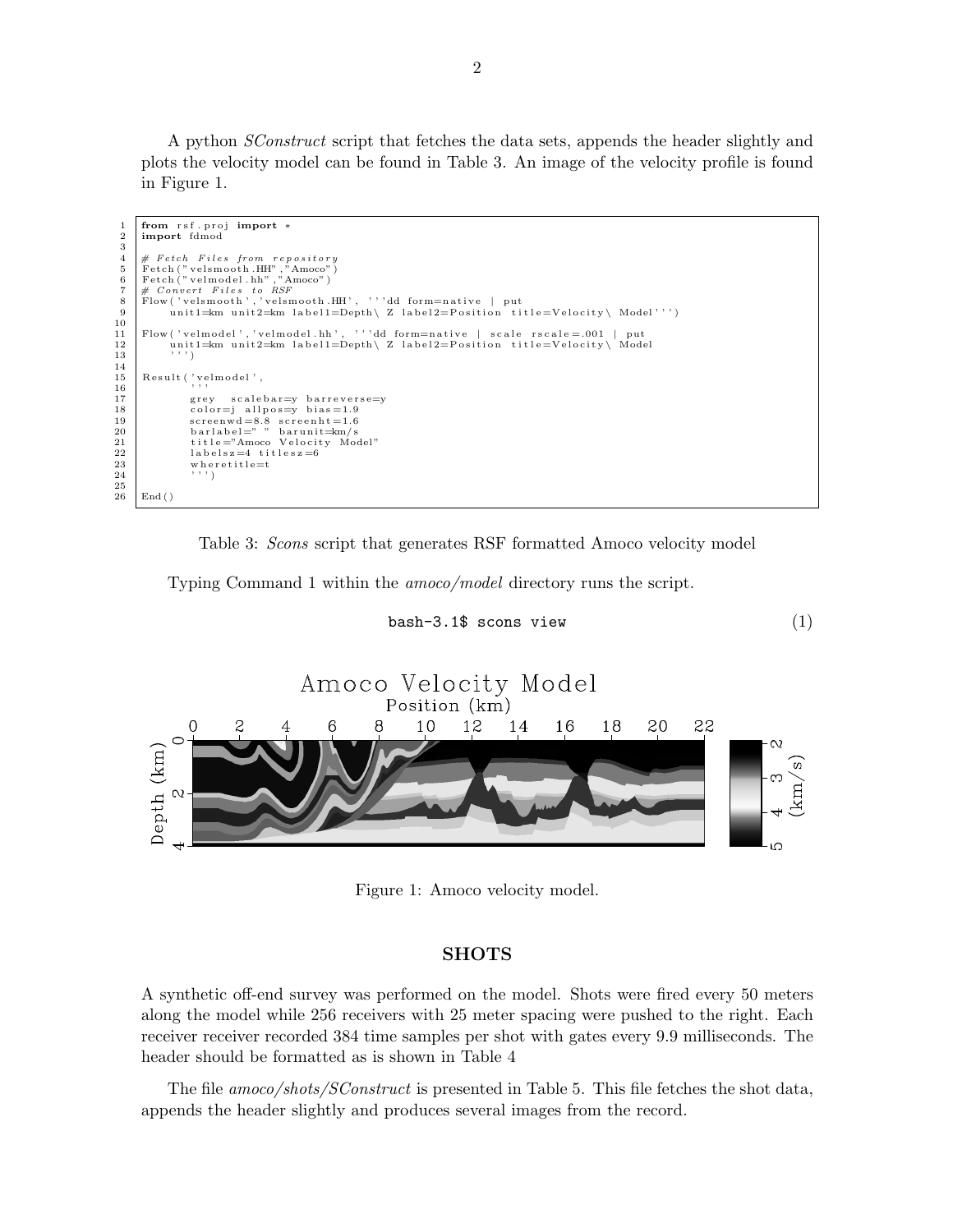|  | $n1 = 384$ d1=0.0099 o1=0 label1=Time unit1=s         |  |
|--|-------------------------------------------------------|--|
|  | $n2=256$ $d2=0.025$ $o2=0$ $label2=Offset$ $unit2=km$ |  |
|  | $n3=385$ $d3=0.05$ $o3=0$ $label3=Short$ $unit3=km$   |  |

Table 4: Amoco shot header information

```
1 \begin{array}{c} 1 \\ 2 \end{array} from rsf.proj import *
  2 | # Fetch Files from repository<br>3 | Fetch ("shots.hh","Amoco")<br>4 | # Convert Files to RSF
 \frac{4}{5} Flow ('shots','shots.hh', ''dd form=native<br>6 put label1=time label2=offset label3=
 6 put label1=time label2=offset label3=Shot unit1=km unit2=km unit3=km |<br>
scale rscale=.0003048''')
 \begin{array}{c|c} 7 \ \hline 8 \ \end{array} \# Plotting Section
 8 \# Plotting Section, 9 \text{Result('zeroOne)}\begin{array}{c|c} 9 & \text{Result} \ ( \text{'zeroOne'}, \text{'shots'}, \text{''} \text{' window } $SOWRCE \text{ min2=0 } max2=0 \text{ size2=1} \\ 10 & \text{max3=10.6} \end{array}\begin{array}{c|c}\n 10 & \text{max3}=10.6 \\
 11 & \text{grey} & \text{pclip}\n \end{array}11 grey pclip=96 color=I screenratio=1.5 gainpanel=a<br>
12 label2=Position label1=Time title= label3= unit2=
12 <br>
\boxed{12} label2=Position label1=Time title= label3= unit2=km unit1=s<br>
labelsz=6''')
               1\,\mathrm{a}\,\mathrm{b}\,\mathrm{e}\,1\,\mathrm{s}\,\mathrm{z}\,{=}\,6'
\frac{14}{15}15 Result ('zeroTwo', 'shots',''' window $SOURCE min2=0 max2=0 size2=1<br>16 min3=10.6 |
\begin{array}{c|c}\n 16 & \text{min3}=10.6 \\
 17 & \text{grey} \\
 \end{array}prey pclip=97 color=I screenratio=1.5 gainpanel=a
18 label2=Position label1=Time title= label3= unit2=km unit1=s<br>19 labelsz=6''')
                l a b e l s z = 6''' ')
20
21
rac{22}{23}23 Result ('shot40','shots','''window $SOURCE min3=14 max3=14 size3=1 |<br>24 Prev polin=99 color=I gainpanel=a wantframenum=v unit1=s label
24 | grey pclip=99 color=I gainpanel=a wantframenum=y unit1=s label1=Time<br>25 | label2=Offset unit2=km label3=Shot unit3=km title=
26 screenratio = 1.35 labels z=3'End()
```


Typing Command 2 within the amoco/shots directory runs the script.

$$
bash - 3.1\
$$
s cons view (2)

Several plots are produced. Figures 2a and 2b show the zero offset data acquired on the Amoco model. The plots are split as the large velocity contrast between the left and right side of the model muddles the image when the gainpanel filter plots the data.

## FD MODELING

Madagascar can perform finite difference modeling on the Amoco Velocity model. This is done using the function fdmod found within the program The raw velocity model needs to be formatted in a similar fashion to the Model Section of this paper.

For the purposes of this example a shot will be fired at 10 km along the horizontal coordinate and at a depth of 10 meters. Receivers are spread at a depth of 25 meters every 12.5 meters along the entire scope of the model. This 22 km long receiver cable is impractical but useful for these purposes. Data is recorded on every receiver at time increments of 1 ms 5000 times resulting in 5 seconds of data.

An *SConstruct* file located within amoco/fdmod/ properly formats the model and inputs necessary parameters to perform a shot on the Amoco model. This file is reproduced below in Table 6.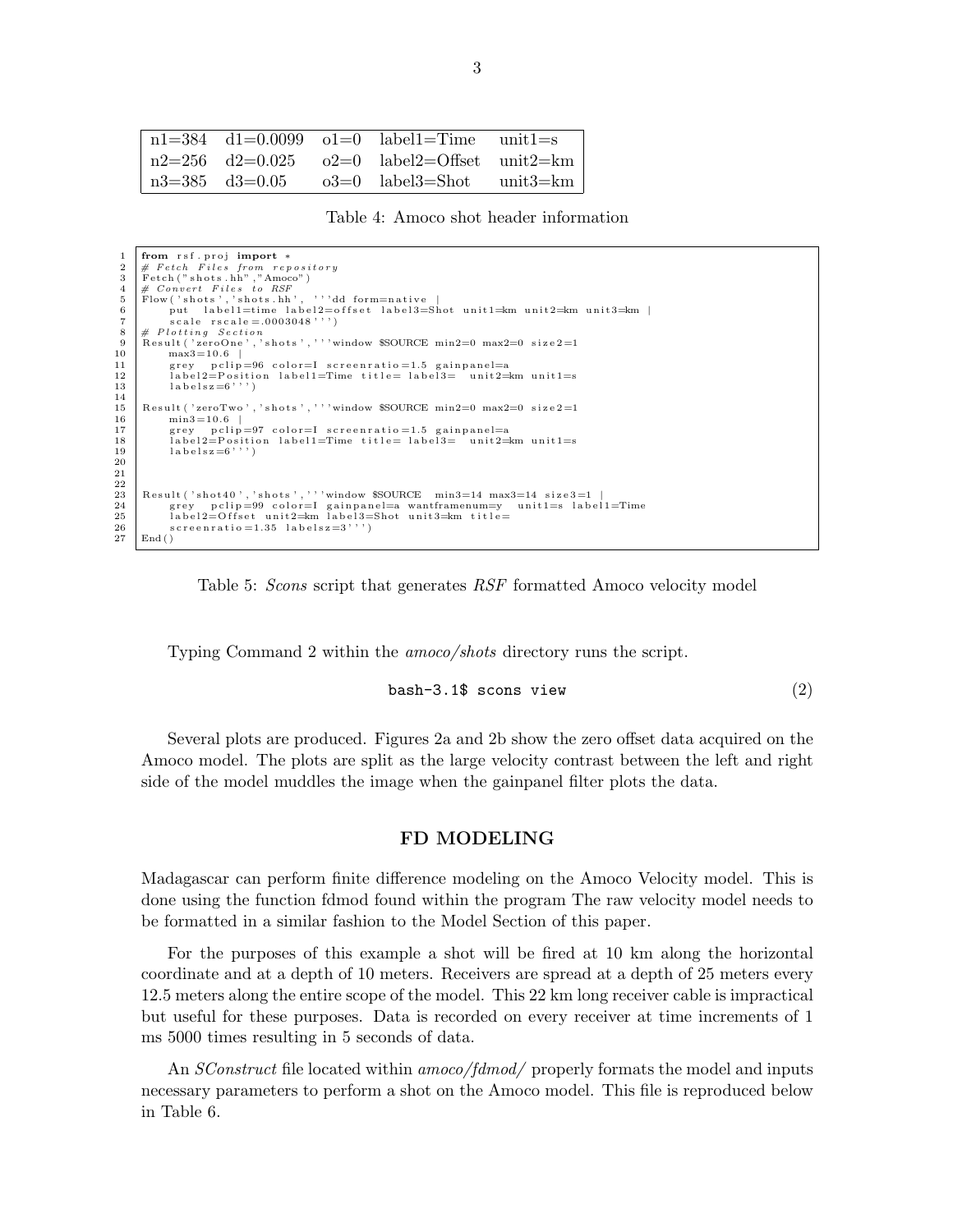

Figure 2: Amoco zero offset shot data, plot (a) goes from 0 to 10.6 km and (b) goes from 10.6 to 20 km. The plots were split as the large velocity contrast in the model makes it difficult to plot both sides on one scale.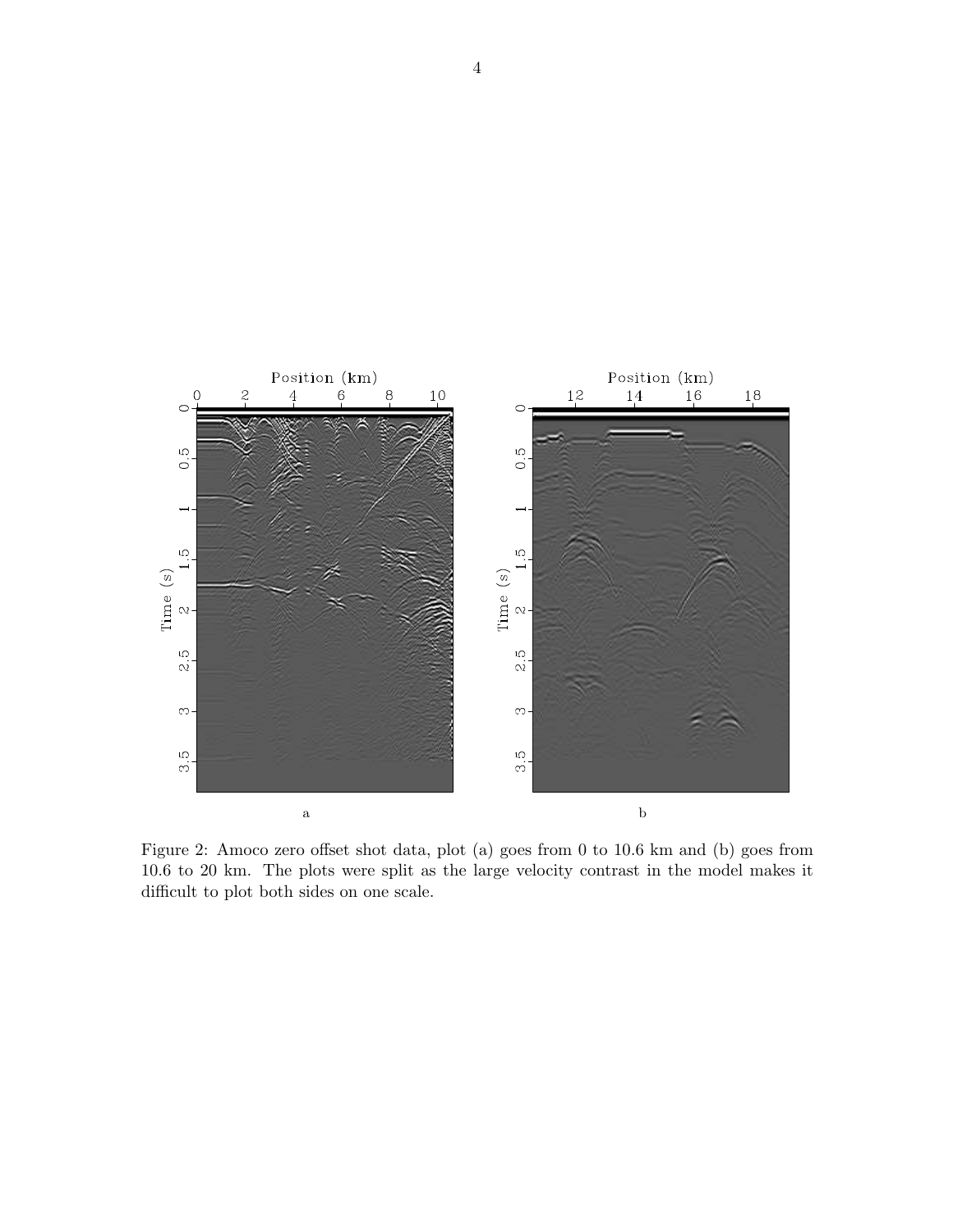

Figure 3: Amoco shot number 280; the source is 14 km from origin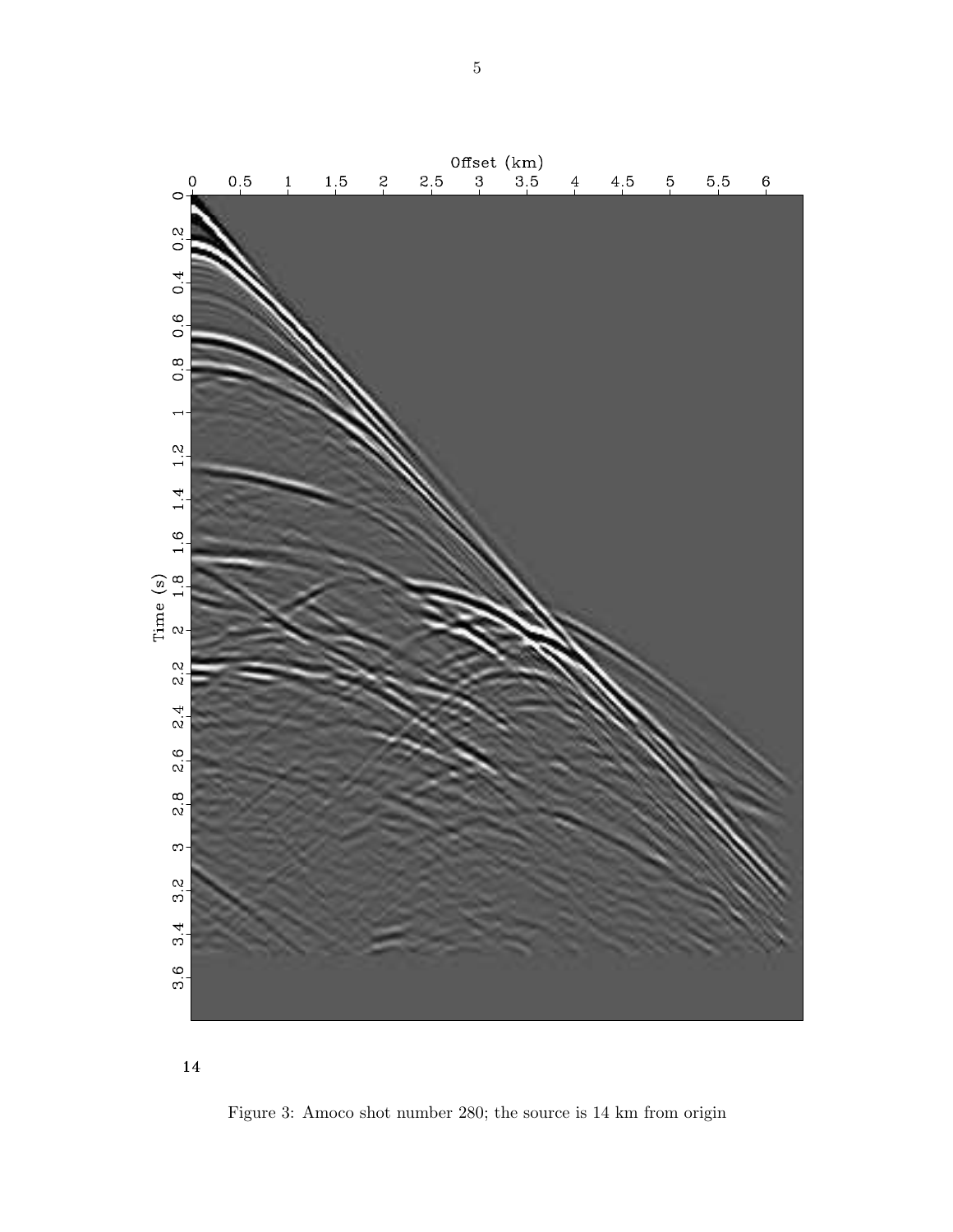```
\frac{1}{2} from rsf. proj import *
          import fdmod
   3 # Fetch Files from repository<br>4 Fetch ("velsmooth.HH","Amoco")<br>5 Fetch ("velmodel.hh","Amoco")<br>6 # Convert Files to RSF<br>7 Flow ('velsmooth','velsmooth.HH', '''dd form=native | put
 8 unit1=km unit2=km label1=Depth\ Z label2=Position title=Velocity\ Model''')<br>9 Flow('velmodel',','velmodel.hh', '''dd form=native | scale<br>10 rscale=.001 | put
11 | unit 1= km unit 2= km label 1 = z label 2 = x title = '' ''')
 \begin{array}{ll} 12 \ 13 \ 13 \ 14 \ 15 \end{array} \begin{array}{ll} \text{\#} \textit{Make image of velocity model} \\ \text{Result('model', 'velmodel', 'redmodel', 'redmodel', 'redmodel', 'redmodel')}, \end{array}15 grey scalebar=y barreverse=y<br>16 color=j gainpanel=a allpos=y
 16 color=j gainpanel=a allpos=y bias=1.9<br>17 screenwd=8.8 screenht=1.6<br>18 barlabel=""barunit=km/s wanttitle=n
 19 \begin{array}{ccc} 19 & 1a \text{ b} \text{ e} \text{1} \text{ s} \text{ z} = 4 \\ 20 & , 1 \end{array}\begin{array}{ll} 21 & \# & \ \text{par} = \{ & \ \text{par} = \{ & \ \text{r}_1, \text{r}_2, \text{r}_3, \text{r}_4, \text{r}_5, \text{r}_6, \text{r}_7, \text{r}_8, \text{r}_9, \text{r}_9, \text{r}_1, \text{r}_1, \text{r}_2, \text{r}_1, \text{r}_2, \text{r}_4, \text{r}_5, \text{r}_6, \text{r}_7, \text{r}_8, \text{r}_9, \text{r}_9, \text{r}_1, \text{r}_1, \text{r}_2, \text{r}_3, \text{\begin{array}{c|c}\n\textbf{28} & # \textbf{ add } F-D \textbf{ modeling parameters} \\
\textbf{29} & \textbf{fdmod.param(par)}\n\end{array}29 fdmod . param ( par )
 30 # −−−−−−−−−−−−−−−−−−−−−−−−−−−−−−−−−−−−−−−−−−−−−−−−−−−−−−−−−−−−
\begin{array}{c} 31 \\ 32 \end{array} # wavelet
          Flow ( 'wav ' , None ,
3334 spike nsp=1 mag=1 n1=%(nt)d d1=%(dt)g o1=%(ot)g k1=%(kt)d | ricker1 frequency=15 | scale axis=123 |
 35 r i c k e r 1 f r e q u e n c y =15 | s c a l e a x i s =123 |
36 put l a b e l 1=t l a b e l 2=x l a b e l 3=y | t r a n s p
37 ' ' ' % par )
 38 R e s u l t ( ' wav ' ,
39 ' window | window n1=200 | graph t i t l e ="" l a b e l 1="t " l a b e l 2= u n i t 2= ' )
40 # −−−−−−−−−−−−−−−−−−−−−−−−−−−−−−−−−−−−−−−−−−−−−−−−−−−−−−−−−−−−
41 # experiment setup<br>42 Flow('r', None 'ma
 42 | Flow('r_',None,'math n1=%(nx)d d1=%(dx)g o1=%(ox)g output=0' % par)<br>43 | Flow('s_',None,'math n1=1 d1=0 o1=0 output=0' % par)
 \begin{tabular}{l|c|c|c} 44 & $\# \,\, \textit{receiver \,\, position.s} \\ \hline $F\, \textit{Flow('zr', 'r_-', 'math output="25')}$ \\ 46 & \textit{Flow('zr', 'r_-', 'math output="27'')'} \\ 47 & \textit{Flow('rr', ['xr', 'zr'], ' '`cat axis=2 space=1} \\ 48 & $\textit{S}\{\textit{SOURCES}[0] \}\ \textit{S}\{\textit{SOURCES}[1] \}\ \text{transp} \\ 49 & $\textit{Plot('rr', f4mod.rplot('', 'par))}$ \\ \end{tabular}51 # source positions<br>
Flow ('zs','s_','math output=.01')<br>
53 Flow ('xs','s_','math output=10.0')<br>
54 Flow ('rs','s_','math output=1')<br>
55 Flow ('ss',['xs','zs','rs'], ''<br>
57 S{SOURCES[0] } ${SOURCES[1] } ${SOURCES[2]} | 
 58 ' '', stdin=0)<br>59 Plot('ss',fdmod.ssplot('',par))60 # −−−−−−−−−−−−−−−−−−−−−−−−−−−−−−−−−−−−−−−−−−−−−−−−−−−−−−−−−−−−
61 \mu density
 62 \begin{array}{l} \text{Flow}(\text{'vel'},\text{'velmodel'},\ 63 \end{array}64 put 01=\frac{1}{2}(oz)g \frac{d1=\frac{1}{2}(dz)g}{2} \frac{0.2}{(oz)g} \frac{d2=\frac{1}{2}(dz)g}{2}65 | Not('vel',fdmod.cgrey('''allpos=y bias=1.5 pclip=97 title=Survey\ Design<br>66 | Not('vel',fdmod.cgrey('''allpos=y bias=1.5 pclip=97 title=Survey\ Design<br>67 | titlesz=6 labelsz=4 wheretitle=t''',par))
68 R e s u l t ( ' v e l ' , [ ' v e l ' , ' r r ' , ' s s ' ] , ' Ov er lay ' )
 69 # −−−−−−−−−−−−−−−−−−−−−−−−−−−−−−−−−−−−−−−−−−−−−−−−−−−−−−−−−−−−
\begin{array}{c|c}\n70 & \# & density \\
71 & \text{Flow}(\text{ 'den})\n\end{array}71 Flow ( ' den ' , ' v e l ' , 'math output=1 ' )
 72 # −−−−−−−−−−−−−−−−−−−−−−−−−−−−−−−−−−−−−−−−−−−−−−−−−−−−−−−−−−−−
73 # f i n i t e −d i f f e r e n c e s m o d e l i n g
74 fdmod . awe fd1 ( ' dat ' , ' w f l ' , ' wav ' , ' v e l ' , ' den ' , ' s s ' , ' r r ' , ' f r e e=y d ens=y ' , par )
75
 76 | Plot('wfl',fdmod.wgrey('pclip=99',par),view=1)<br>77 | Result('dat','window j2=5 | transp |' + fdmod.dgrey('''<br>78 | pclip=99 title=Data\ Record label2=Offset
79 where titles the relation of (80)<br>(80), (9, 9), (9, 1)80 \vert ''', par ))<br>81 times=['5', '10', '15', '20']
\begin{array}{c|c}\n 82 & \text{cntr}=0 \\
 83 & \text{for ite}\n \end{array}83 | for item in ['5','10','15','20']:<br>84 | Result('time'+item,'wfl','''window f3=%s n3=1 min1=0 min2=0 | grey gainpanel=a<br>85 | Polip=99 wantframenum=y title=Wavefield\at\%s\ms labelsz=4
 86 l a b e l 1=Depth u n i t 1=km l a b e l 2=D i s t a n c e u n i t 2=km
87 t i t l e s z =6 s c r e e n r a t i o =.18 s c r e e n h t=2 w h e r e t i t l e=t ' ' ' % ( item , it em ) )
88 End ( )
```
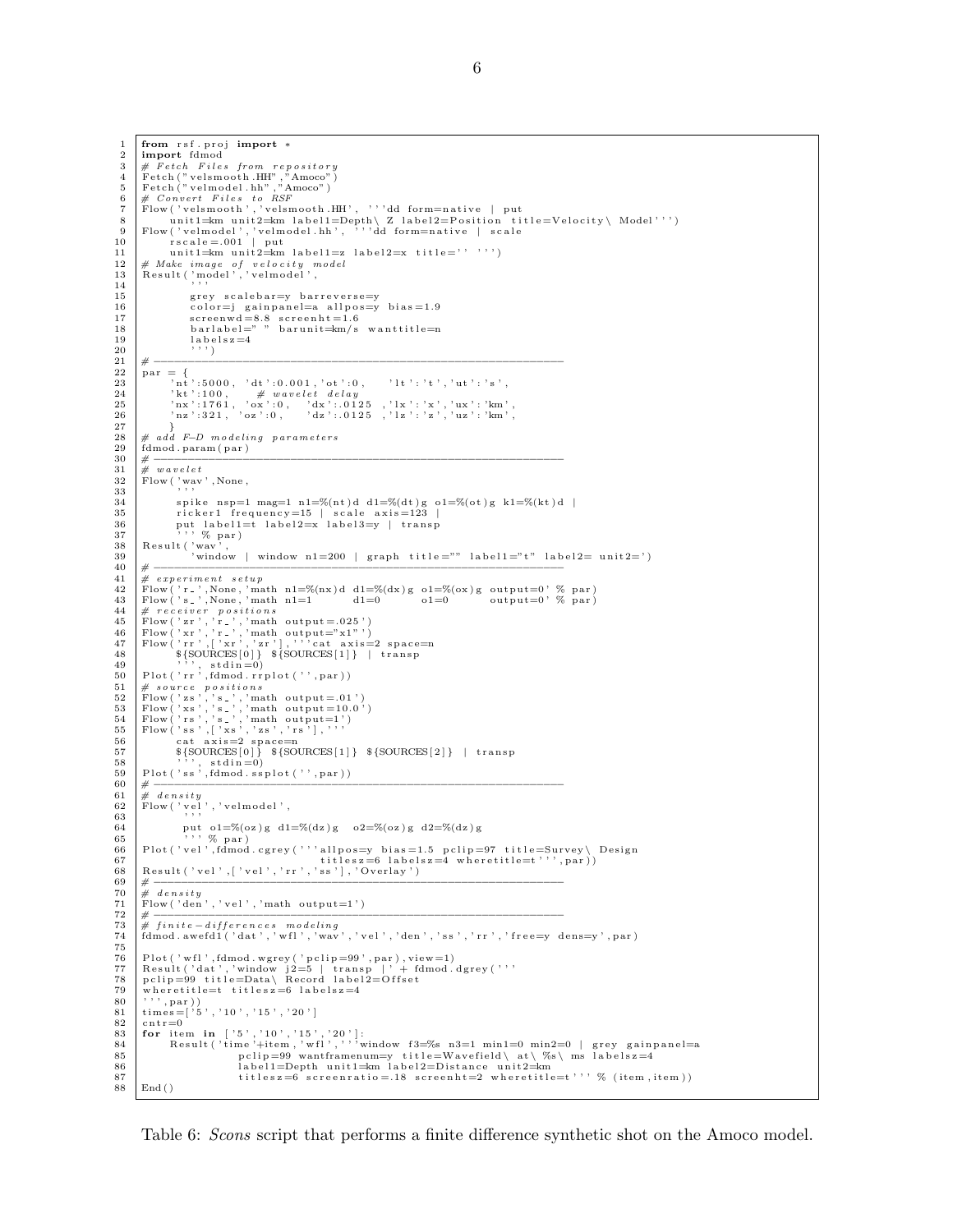Typing Command 3 within the amoco/fdmod/ directory runs the FD modeling script.

$$
bash - 3.1\
$$
s cons view (3)

This script first constructs the survey acquisition geometry as was previously mentioned. An image of the survey is created and presented in Figure 4.



Figure 4: FD model geometry as performed on the Amoco velocity model. The X represents the shot while the smaller \* symbols represent receivers. The receivers extent along the right hand side although it is not clear in this image.

Firing the shot results the propagation of a wavefield which can be seen in the movie  $w\llap{/}l$  that is generated. Typing Command 4 within the amoco/fdmod directory displays the wavefield movie.

$$
\mathtt{bash}\text{-}3.1\text{\$~scons~wf1.vp1} \tag{4}
$$

Four frames from this movie are presented in Figure 5 illustrating the propagation of the wavefield in the model.



Figure 5: Images of the propagating wavefield in the Amoco model generated by a finite difference model.

The resulting data is then presented in the file *dat.vpl*. This plot is reproduced here in Figure 6. This shot is interesting as it clearly illustrates the different moveout witnessed on the two sides of the model.